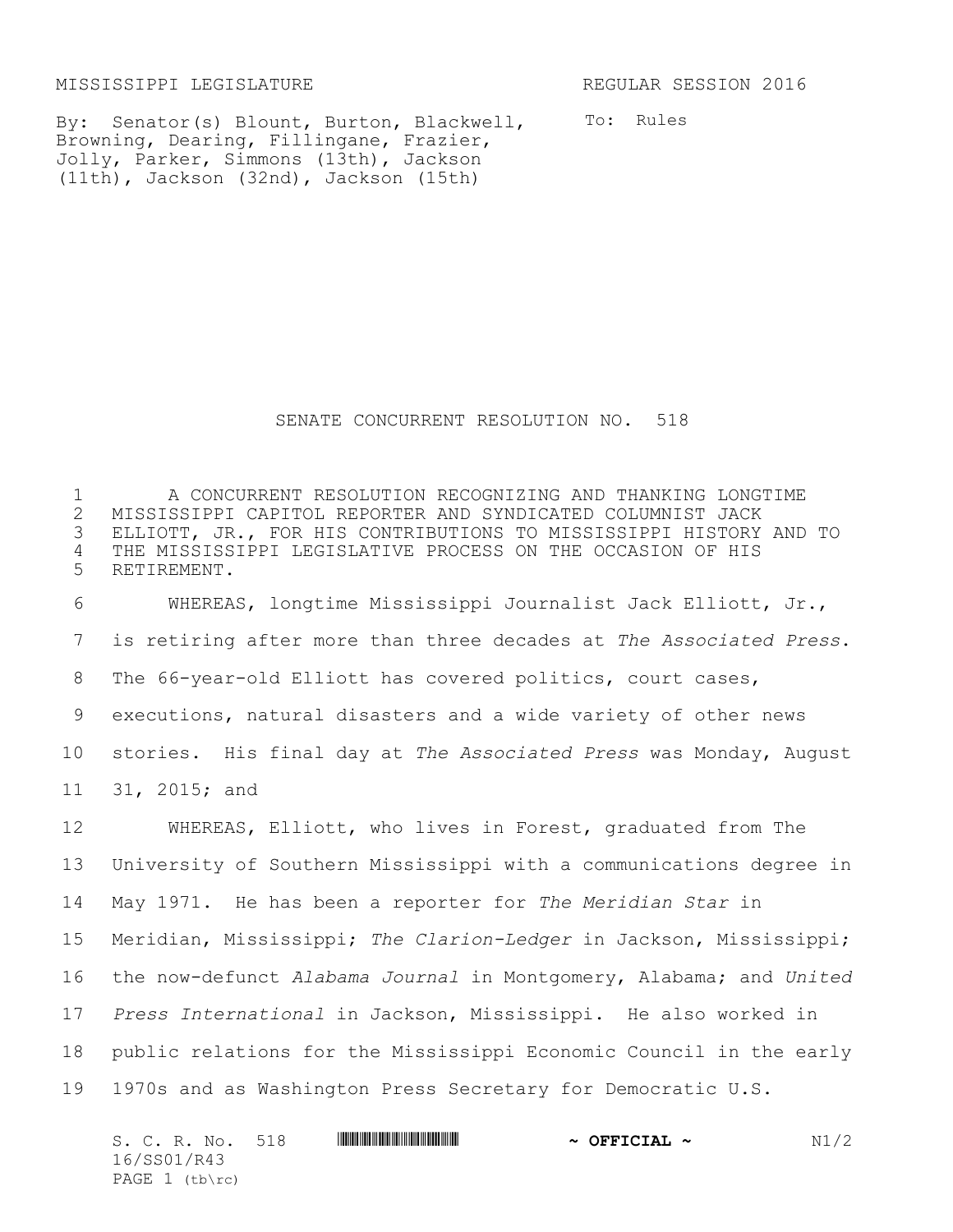Representative David Bowen of Mississippi in 1982. After Representative Bowen chose not to seek reelection, Elliott returned to Mississippi and worked at *The Jackson Daily News*; and WHEREAS, Elliott joined *The Associated Press* in Oklahoma in 1984 and moved back to his native Mississippi to work for the company four years later. He covered three legislative sessions in Oklahoma and 25 in Mississippi. He also covered seven Mississippi Governors: Bill Waller, Cliff Finch, William Winter, Bill Allain, Ray Mabus, Kirk Fordice and Ronnie Musgrove; and

 WHEREAS, "Jack has been a strong, guiding hand in the Jackson bureau and served as a mentor to countless journalists," said *The Associated Press* Deep South Editor Jim Van Anglen. "Jack epitomizes grace and class. His energy and good cheer are legendary. Anyone who has ever had the pleasure to work with Jack will tell you he is one of the finest gentlemen and finest journalists you will ever meet"; and

 WHEREAS, the members of the Capitol Press Corps are vital parts of the legislative process by the timely reporting of the daily actions of the House and Senate to the public in order for public input into the deliberative process. Jack Elliott served as a leader and mentor in the Capitol Press Corps. His legacy of historical reporting and remarkable intellect have enriched the reporting skills of his and colleagues. Jack Elliott is truly one of a kind:

S. C. R. No. 518 \*SS01/R43\* **~ OFFICIAL ~** 16/SS01/R43 PAGE (tb\rc)